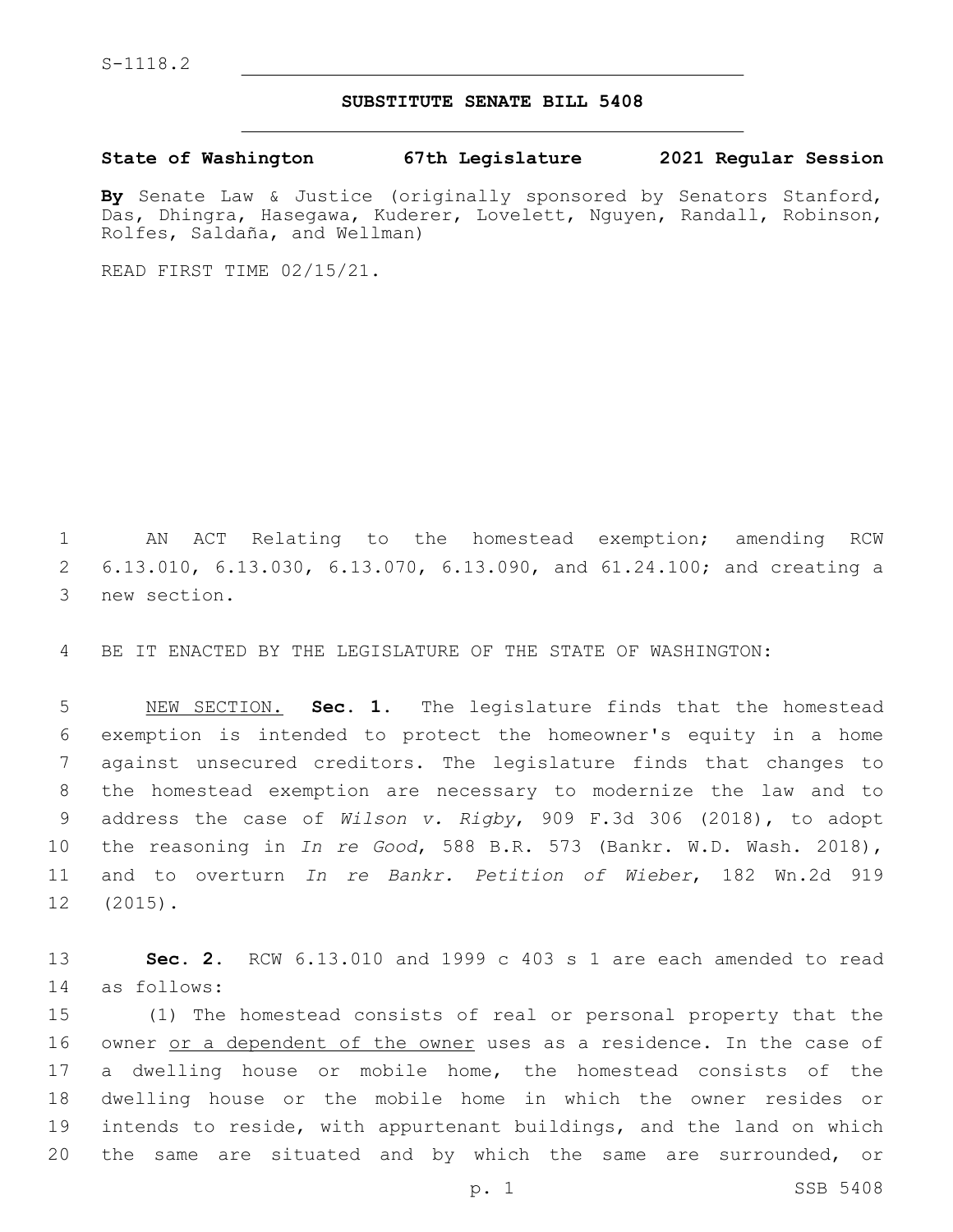improved or unimproved land, regardless of area, owned with the intention of placing a house or mobile home thereon and residing thereon. A mobile home may be exempted under this chapter whether or not it is permanently affixed to the underlying land and whether or not the mobile home is placed upon a lot owned by the mobile home owner or a dependent of the owner. Property included in the homestead must be actually intended or used as the principal home for the 8 owner.

9 (2) As used in this chapter( $(\overline{f}, \overline{f})$  the term "owner")):

 (a) "Owner" includes but is not limited to a purchaser under a 11 deed of trust, mortgage, or real estate contract.

 $((43)$  As used in this chapter, the term "net)) (b) "Net value" means market value less all liens and encumbrances senior to the judgment being executed upon and not including the judgment being 15 executed upon.

16 (c) "Forced sale" includes any sale of homestead property in a bankruptcy proceeding under Title 11 of the United States Code. The reinvestment provisions of RCW 6.13.070 do not apply to the proceeds. (d) "Dependent" has the meaning given in Title 11 U.S.C. Sec.

20 522(a)(1).

 **Sec. 3.** RCW 6.13.030 and 2007 c 429 s 1 are each amended to read 22 as follows:

23 ((A homestead may consist of lands, as described in RCW 6.13.010, 24 regardless of area, but the homestead exemption amount shall not 25 exceed the lesser of (1) the total net value of the lands, 26 manufactured homes, mobile home, improvements, and other personal 27 property, as described in RCW 6.13.010, or (2) the sum of one hundred twenty-five thousand dollars in the case of lands, manufactured 29 homes, mobile home, and improvements, or the sum of fifteen thousand dollars in the case of other personal property described in RCW 6.13.010, except where)) (1) The homestead exemption amount is the greater of:

(a) \$125,000;

 (b) The county median sale price of a single-family home in the preceding calendar year; or

 (c) Where the homestead is subject to execution, attachment, or seizure by or under any legal process whatever to satisfy a judgment in favor of any state for failure to pay that state's income tax on benefits received while a resident of the state of Washington from a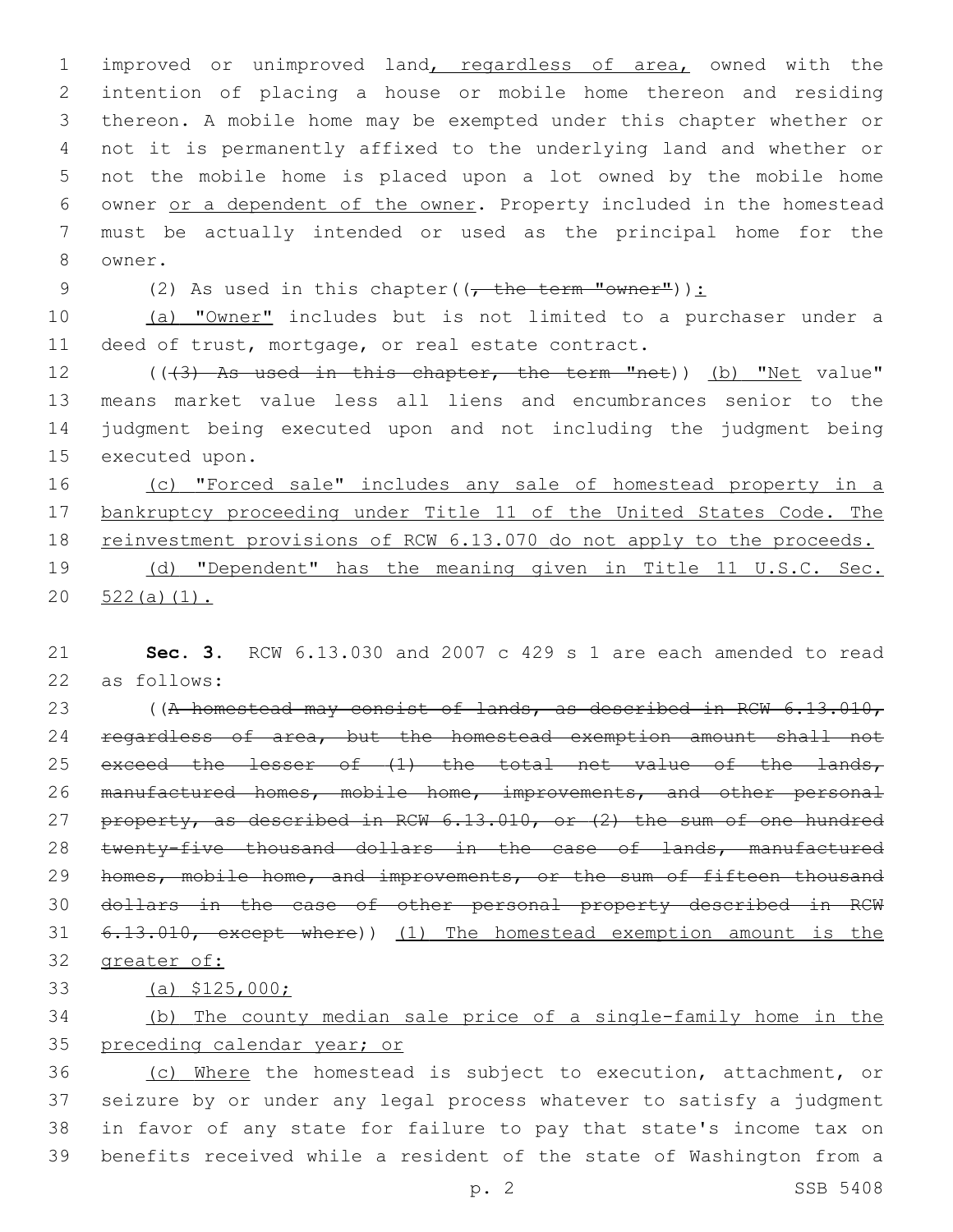1 pension or other retirement plan, ((in which event there shall be)) 2 no dollar limit ((on the value of the exemption)).

 (2) In determining the county median sale price of a single- family home in the preceding year, a court may use data from the Runstad department of real estate at the University of Washington or any other research relied upon by the office of financial management or department of licensing.

 **Sec. 4.** RCW 6.13.070 and 1987 c 442 s 207 are each amended to 9 read as follows:

 (1) Except as provided in RCW 6.13.080, the homestead is exempt from attachment and from execution or forced sale for the debts of the owner up to the amount specified in RCW 6.13.030.

 (2) In a bankruptcy case, the debtor's exemption shall be 14 determined on the date the bankruptcy petition is filed. If the value 15 of the debtor's interest in homestead property on the petition date 16 is less than or equal to the amount that can be exempted under RCW 6.13.030, then the debtor's entire interest in the property, including the debtor's right to possession and interests of no monetary value, is exempt. Any appreciation in the value of the debtor's exempt interest in the property during the bankruptcy case is also exempt, even if in excess of the amounts in RCW 6.13.030(1).

 (3) The proceeds of the voluntary sale of the homestead in good faith for the purpose of acquiring a new homestead, and proceeds from insurance covering destruction of homestead property held for use in restoring or replacing the homestead property, up to the amount specified in RCW 6.13.030, shall likewise be exempt for one year from 27 receipt, and also such new homestead acquired with such proceeds.

 $((+2+))$  (4) Every homestead created under this chapter is presumed to be valid to the extent of all the property claimed exempt, until the validity thereof is contested in a court of general jurisdiction in the county or district in which the homestead is 32 situated.

 **Sec. 5.** RCW 6.13.090 and 2007 c 429 s 3 are each amended to read as follows:34

 (1) A judgment against the owner of a homestead shall become a lien on the value of the homestead property in excess of the homestead exemption from the time the judgment creditor records the judgment with the recording officer of the county where the property

p. 3 SSB 5408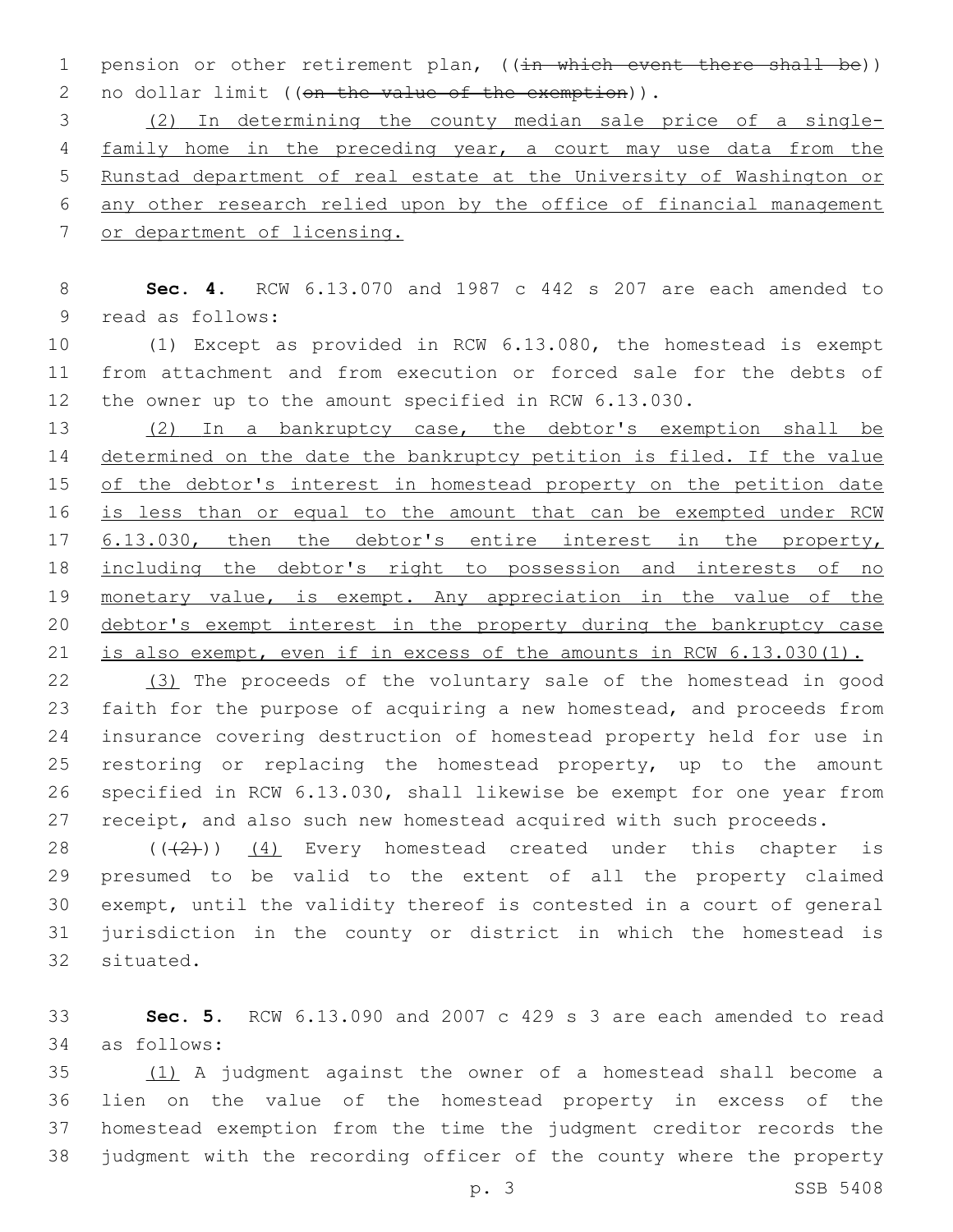is located. However, if a judgment of a district court of this state has been transferred to a superior court, the judgment becomes a lien from the time of recording with such recording officer a duly certified abstract of the record of such judgment as it appears in the office of the clerk in which the transfer was originally filed. A department of revenue tax warrant filed pursuant to RCW 82.32.210 shall become a lien on the value of the homestead property in excess of the homestead exemption from the time of filing in superior court.

 (2) In the context of a bankruptcy case, the homestead exemption defined in this chapter is intended to apply to Washington residents 11 to the extent that they move or purchase a replacement homestead in a 12 different state. This section specifically allows the former Washington domiciliary to choose Washington exemptions when they 14 relocate to another state. It does not prohibit an extraterritorial 15 application and applies to property located in other states in the 16 context of a claim of exemptions under the United States bankruptcy code.

 **Sec. 6.** RCW 61.24.100 and 1998 c 295 s 12 are each amended to 19 read as follows:

 (1) Except to the extent permitted in this section for deeds of trust securing commercial loans, a deficiency judgment shall not be obtained on the obligations secured by a deed of trust against any borrower, grantor, or guarantor after a trustee's sale under that 24 deed of trust.

 (2)(a) Nothing in this chapter precludes an action against any person liable on the obligations secured by a deed of trust or any guarantor prior to a notice of trustee's sale being given pursuant to this chapter or after the discontinuance of the trustee's sale.

 (b) No action under (a) of this subsection precludes the beneficiary from commencing a judicial foreclosure or trustee's sale under the deed of trust after the completion or dismissal of that 32 action.

 (3) This chapter does not preclude any one or more of the following after a trustee's sale under a deed of trust securing a 35 commercial loan executed after June 11, 1998:

 (a)(i) To the extent the fair value of the property sold at the trustee's sale to the beneficiary or an affiliate of the beneficiary is less than the unpaid obligation secured by the deed of trust immediately prior to the trustee's sale, an action for a deficiency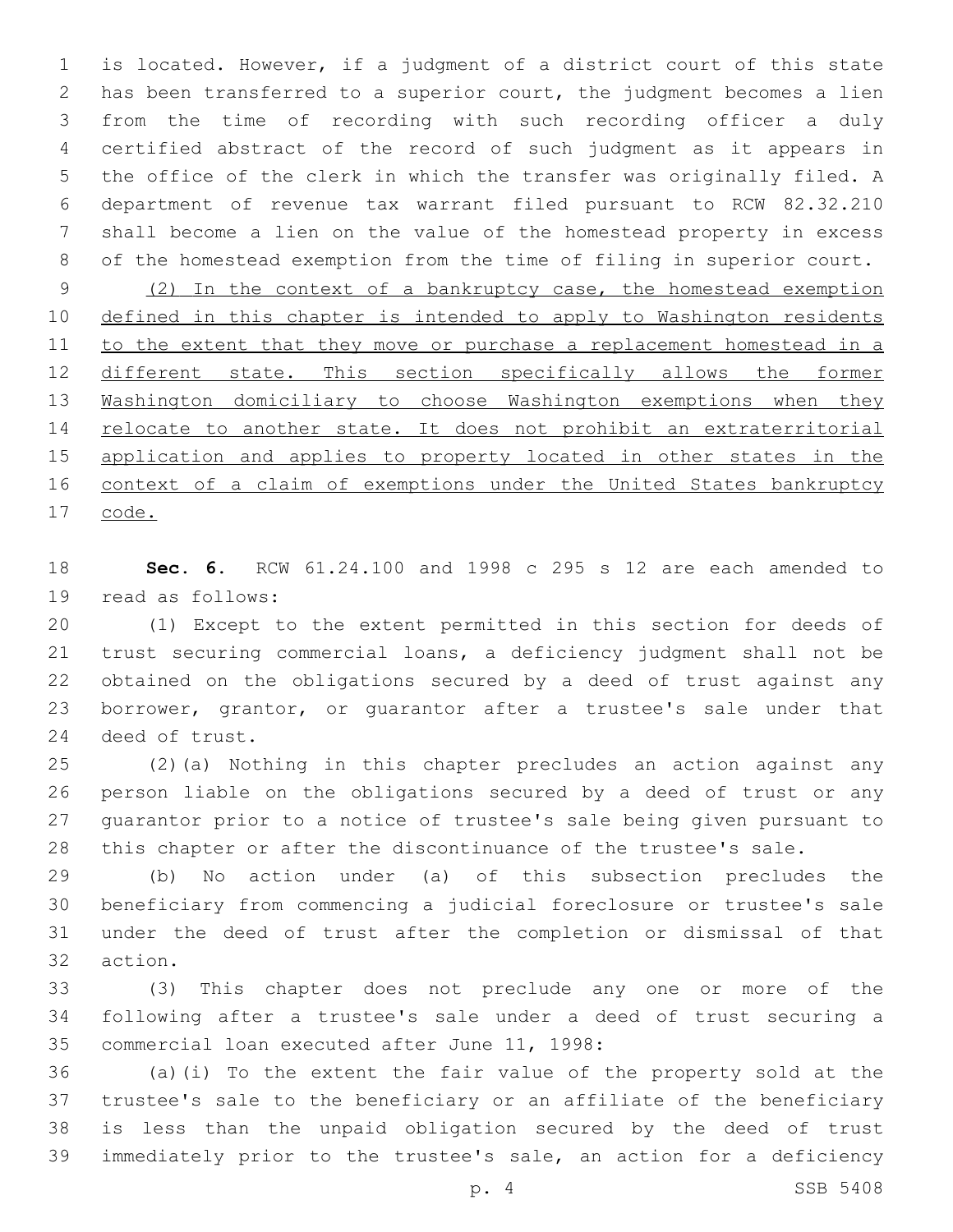judgment against the borrower or grantor, if such person or persons was timely given the notices under RCW 61.24.040, for (A) any decrease in the fair value of the property caused by waste to the property committed by the borrower or grantor, respectively, after the deed of trust is granted, and (B) the wrongful retention of any rents, insurance proceeds, or condemnation awards by the borrower or grantor, respectively, that are otherwise owed to the beneficiary.

 (ii) This subsection (3)(a) does not apply to any property that is occupied by the borrower as its principal residence as of the date 10 of the trustee's sale;

 (b) Any judicial or nonjudicial foreclosures of any other deeds 12 of trust, mortgages, security agreements, or other security interests or liens covering any real or personal property granted to secure the obligation that was secured by the deed of trust foreclosed; or

 (c) Subject to this section, an action for a deficiency judgment against a guarantor if the guarantor is timely given the notices 17 under RCW 61.24.042.

 (4) Any action referred to in subsection (3)(a) and (c) of this section shall be commenced within one year after the date of the trustee's sale, or a later date to which the liable party otherwise agrees in writing with the beneficiary after the notice of foreclosure is given, plus any period during which the action is prohibited by a bankruptcy, insolvency, moratorium, or other similar debtor protection statute. If there occurs more than one trustee's sale under a deed of trust securing a commercial loan or if trustee's sales are made pursuant to two or more deeds of trust securing the same commercial loan, the one-year limitation in this section begins 28 on the date of the last of those trustee's sales.

 (5) In any action against a guarantor following a trustee's sale under a deed of trust securing a commercial loan, the guarantor may request the court or other appropriate adjudicator to determine, or the court or other appropriate adjudicator may in its discretion determine, the fair value of the property sold at the sale and the deficiency judgment against the guarantor shall be for an amount equal to the sum of the total amount owed to the beneficiary by the guarantor as of the date of the trustee's sale, less the fair value of the property sold at the trustee's sale or the sale price paid at the trustee's sale, whichever is greater, plus interest on the amount of the deficiency from the date of the trustee's sale at the rate provided in the guaranty, the deed of trust, or in any other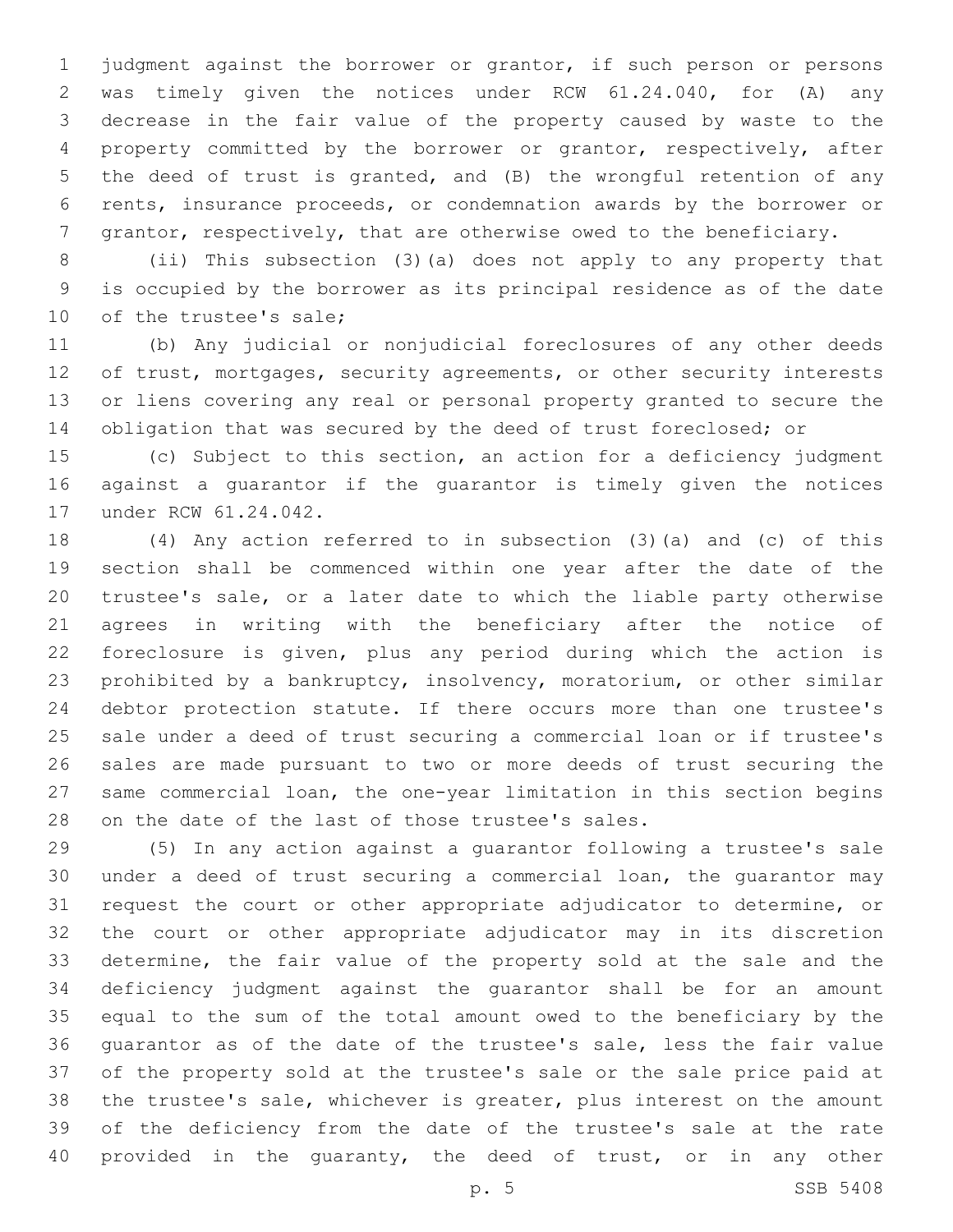contracts evidencing the debt secured by the deed of trust, as applicable, and any costs, expenses, and fees that are provided for in any contract evidencing the guarantor's liability for such a judgment. If any other security is sold to satisfy the same debt prior to the entry of a deficiency judgment against the guarantor, the fair value of that security, as calculated in the manner applicable to the property sold at the trustee's sale, shall be added to the fair value of the property sold at the trustee's sale as of the date that additional security is foreclosed. This section is in lieu of any right any guarantor would otherwise have to establish an upset price pursuant to RCW 61.12.060 prior to a trustee's sale.

 (6) A guarantor granting a deed of trust to secure its guaranty of a commercial loan shall be subject to a deficiency judgment following a trustee's sale under that deed of trust only to the extent stated in subsection (3)(a)(i) of this section. If the deed of trust encumbers the guarantor's principal residence, the guarantor 17 shall be entitled to receive an amount up to ((the homestead 18 exemption set forth in RCW 6.13.030)) \$125,000, without regard to the effect of RCW 6.13.080(2), from the bid at the foreclosure or trustee's sale accepted by the sheriff or trustee prior to the application of the bid to the guarantor's obligation.

 (7) A beneficiary's acceptance of a deed in lieu of a trustee's sale under a deed of trust securing a commercial loan exonerates the guarantor from any liability for the debt secured thereby except to the extent the guarantor otherwise agrees as part of the deed in lieu 26 transaction.

 (8) This chapter does not preclude a beneficiary from foreclosing a deed of trust in the same manner as a real property mortgage and this section does not apply to such a foreclosure.

 (9) Any contract, note, deed of trust, or guaranty may, by its express language, prohibit the recovery of any portion or all of a deficiency after the property encumbered by the deed of trust securing a commercial loan is sold at a trustee's sale.

 (10) A trustee's sale under a deed of trust securing a commercial loan does not preclude an action to collect or enforce any obligation of a borrower or guarantor if that obligation, or the substantial equivalent of that obligation, was not secured by the deed of trust.

 (11) Unless the guarantor otherwise agrees, a trustee's sale shall not impair any right or agreement of a guarantor to be